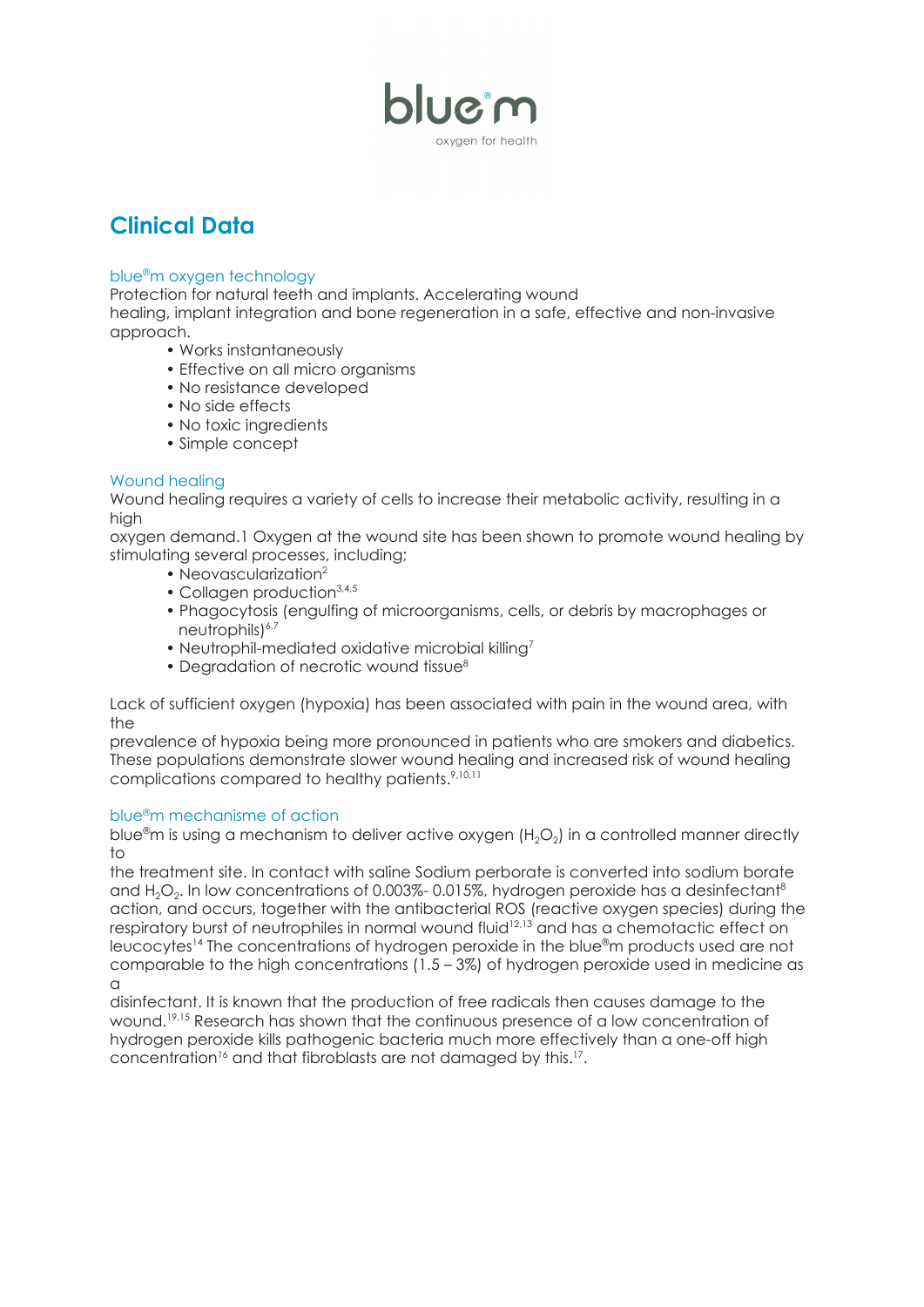#### Function of the blue<sup>®</sup>m ingredients:

## • **Accelerated tissue remodeling: Sodium Perborate <sup>21</sup> & Honey 22**

Application of blue ®m (oral gel) to injured tissues accelerates wound healing. Tissue oxygenation at peri-implantitis sites was significantly decreased (p < 0.05) when compared with that at healthy sites. 20 .

• **Plaque control: Sodium Perborate 23,24 Honey <sup>25</sup> and Xylitol 27,28**

Oxygen molecules  $(O<sup>2</sup>)$  can penetrate much deeper into the biofilm to kill the anaerobic bacteria than the Chlorhexidine (C22H30Cl2N10) molecule. Oxygen molecule  $(O<sup>2</sup>)$  can penetrate much deeper into the perimucosal seal around

the implant.

• **Bone growth accelerator: Lactoferrin 29,30 .**

Lactoferrin potently stimulates the proliferation and differentiation of primary osteoblasts.

## Relative Dentin Abrasion (RDA <30) 35:

blue ®m toothpaste has a neutral pH value and contains no scouring ingredients. Therefore no damage can be caused to the surfaces of teeth or implants.

#### Fluoride:

Most blue®m products are Fluoride-free. Fluoride impairs the corrosion<sup>31,32,33,34</sup>resistance of the titanium implants. Due to the corrosion microscopic particles of titanium can be found in the surrounding tissue, which may have a negative impact on the devices, as this can potentially be pro-inflammatory.

#### Treatment indications

- Acute wound healing after implant placement
- Gingivitis<sup>37</sup>
- Periodontitis<sup>36</sup>
- Peri-implant mucositis
- Peri-implantitis<sup>36</sup>
- Pericoronitis
- Oral Ulcers
- Pemphigus Vulgaris<sup>39</sup>

#### Different concentrations of slow oxygen release

- blue ®m toothpaste 75 ml +/- 20 mg / l 02
- blue ®m mouthwash 500 ml +/- 20 mg / l 02
- blue ®m oral spray 15 ml +/- 20 mg / l 02
- blue ®m oral gel 15 ml > 100 mg / l 02
- blue ®m oral foam 100 ml +/- 20 mg / l 02
- blue ®m oxygen fluid 500 ml +/- 40 mg / l 02

#### **Literature**

1. Eisenbud DE. Oxygen in Wound Healing. Clin Plastic Surg 39 2012: 293-310

2. Hopf HW, Gibson JJ, Angeles EP et al. Hyperoxia and angiogenesis. Wound Repair Regen 2005; 13:558-64

3. Niinikoski J. Effect of oxygen supply on wound healing and formation of experimental granulation tissue. Acta Physiol Scand Suppl. 1969;334:1-72.

4. Hunt TK, Pai MP. The effect of varying ambient oxygen tensions on wound metabolism and collagen synthesis. Surg Gynecol Obstet. 1972;135(4): 561-567.

5. Hsu RW, Hsu WH, Tai CL, Lee KF. Effect of hyperbaric oxygen therapy on patellar tendinopathy in a rabbit model. J Trauma. 2004;57(5):1060-1064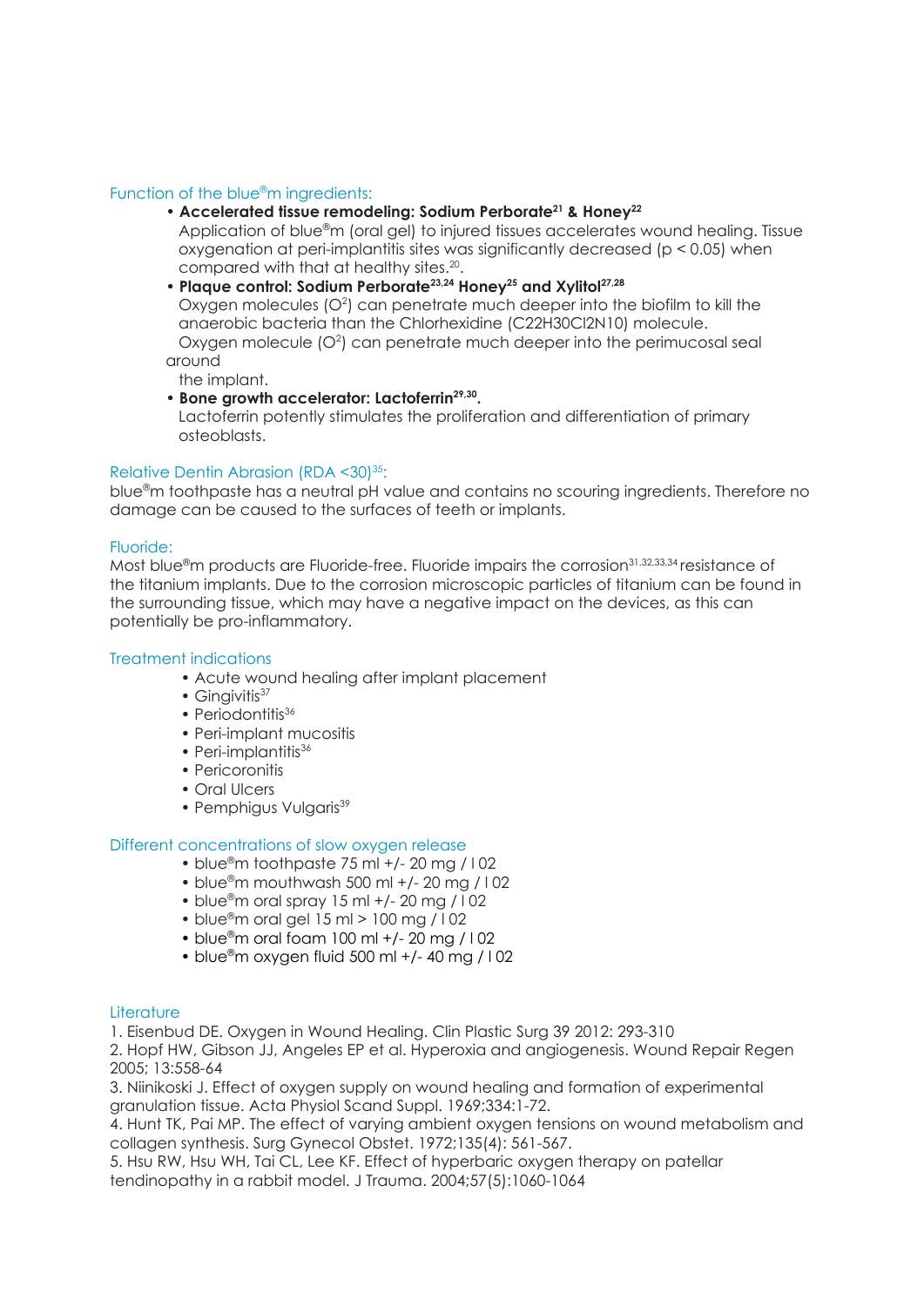6. Hohn DC, MacKay RD, Halliday B, Hunt TK. The effect of O2 Surg Forum. 1976; 27(62):18-20. 7. Sen CK. Wound healing essentials: let there be oxygen. Wound Repair Regen 2009; 17:1-18 8. Dalton SJ, Whiting CV, Bailey JR, Mitchell DC, Tarlton JF. Mechanism of chronic skin ulceration linking lactate, transforming growth factor-beta, vascular endothelial growth

factor, collagen remodeling, collagen stability, and defective angiogenesis. J Invest Dermatol. 2007;127(4):958-968.

9. Silverstein, P. "Smoking and wound healing. Am. J. Med., 1992;93 (Suppl 1A):22S-24S. 10. Carrico TJ, Mehrhof AI, Cohen IK. "Biology of wound healing." Surg Clinics of North America. 1984;64(94):721-733.

11. Cruse PJE, Foord R. "A prospective study of 23,649 surgical wounds." Arch Surg. 1973;107:2006-210.

12. Sashwati R, Savita K, Kishore N, Thomas K. Dermal wound healing is subject to redox control. Mol Ther 2006; 13: 211-220 2.

13. Fife CE, Buyukcakir C, Otto GH et al. The predictive value of transcutaneous oxygen tension measurement in diabetic lower extremity ulcers treated with hyperbaric oxygen therapy: a retrospective analysis of 1,144 patients. Wound Repair Regen 2002; 10:198-207

14. Cho M, Hunt TK, Hussain MZ. Hydrogen peroxide stimulates macrophage vascular endothelial growth factor release. Am J Physiol Heart Circ Physiol 2001; 280: H2357–H2363 15. Sen CK. Wound healing essentials: let there be oxygen. Wound Repair Regen 2009; 17:1-18 16. Saissy JM, Guignard B, Pats B et al. Pulmonary edema after hydrogen peroxide irrigation of a war wound Intens Care Med 1995; 21:287-288

17. Pruitt KM, Reiter B. Biochemistry of peroxidase system: antimicrobial effects in the lactoperoxidase system. New York 1985: 143

18. Hyslop PA, Hinshaw DB, Scraufstatter IU et al. Hydrogen peroxide as a potent bacteriostatic antibiotic: implications for host defence. Free radical Biology and Medicin 1995; 19:31-7

19. Sashwati R, Savita K, Kishore N, Thomas K. Dermal wound healing is subject to redox control. Mol Ther 2006; 13: 211-2

20. On site noninvasive assessment of peri-implant inflammation by optical spectroscopy. J Periodontal Res. 2011 Jun;46(3):382-8

21. Nascent oxygen from sodium perborate in oral disinfection and hygiene Odontoiatr Rev Iberoam Med Boca. 1950;7(83):617-50.

22. Honey: An immunomodulator in wound healing Wound Rep Reg (2014) 22 187–192 23. Effect of an oxygenating agent on oral bacteria in vitro and on dental plaque composition in healthy young adults Frontiers in Cellular and Infection Microbiology July2014, Volume 4

24. The effect of chemotherapeuticagents on titanium-adherent biofilms. Clin. OralImplants Res. 22, 1227–1234

25. Effect of honey in preventing gingivitis and dental caries in patients undergoing orthodontic treatment The Saudi Dental Journal (2014) 26, 108–114

26. A Comparative Evaluation of the Antibacterial Efficacy of Honey In Vitro and Antiplaque Efficacy Preliminary Results J Periodontol • September 2012

27. Xylitol inhibits inflammatory cytokine expression induced by lipopolysaccharide from Porphyromonas gingivalis. Clin Diagn Lab Immunol. 2005 Nov; 12(11):1285-91.

28. Effect of xylitol on an in vitro model of oral biofilm. Oral Health Prev Dent. 2008;6(4):337-41.

29. Lactoferrin – A Novel Bone Growth Factor Clin Med Res. 2005 May; 3(2): 93–101.

30. Lactoferrin promotes bone growth Biometals. 2004 Jun;17(3):331-5.

31. The effect of fluoride ions on the corrosion behaviour of Ti metal, and Ti6-Al-7Nb and Ti-6Al-4V alloys in artificial saliva. Acta Chim Slov. 2013;60(3):543-55.

32. Effect of Fluoride Concentration and pH on Corrosion Behavior of Titanium for Dental Use. J DENT RES 1999 78: 1568

33. The role of fluoride on the process of titanium corrosion in oral cavity. Biometals (2012) 25:859–86234. Biomedical Implants: Corrosion and its Prevention - A Review Recent Patents on Corrosion Science, 2010, 2, 40-54

35. The measurement in vitro of dentine abrasion by toothpastes. Int Dent J. 2007Oct;57(5):314-8.

36. Adjunctive topical Reactive Oxygen Species (ROS) in periodontitis and peri-implantitis – a pilot study